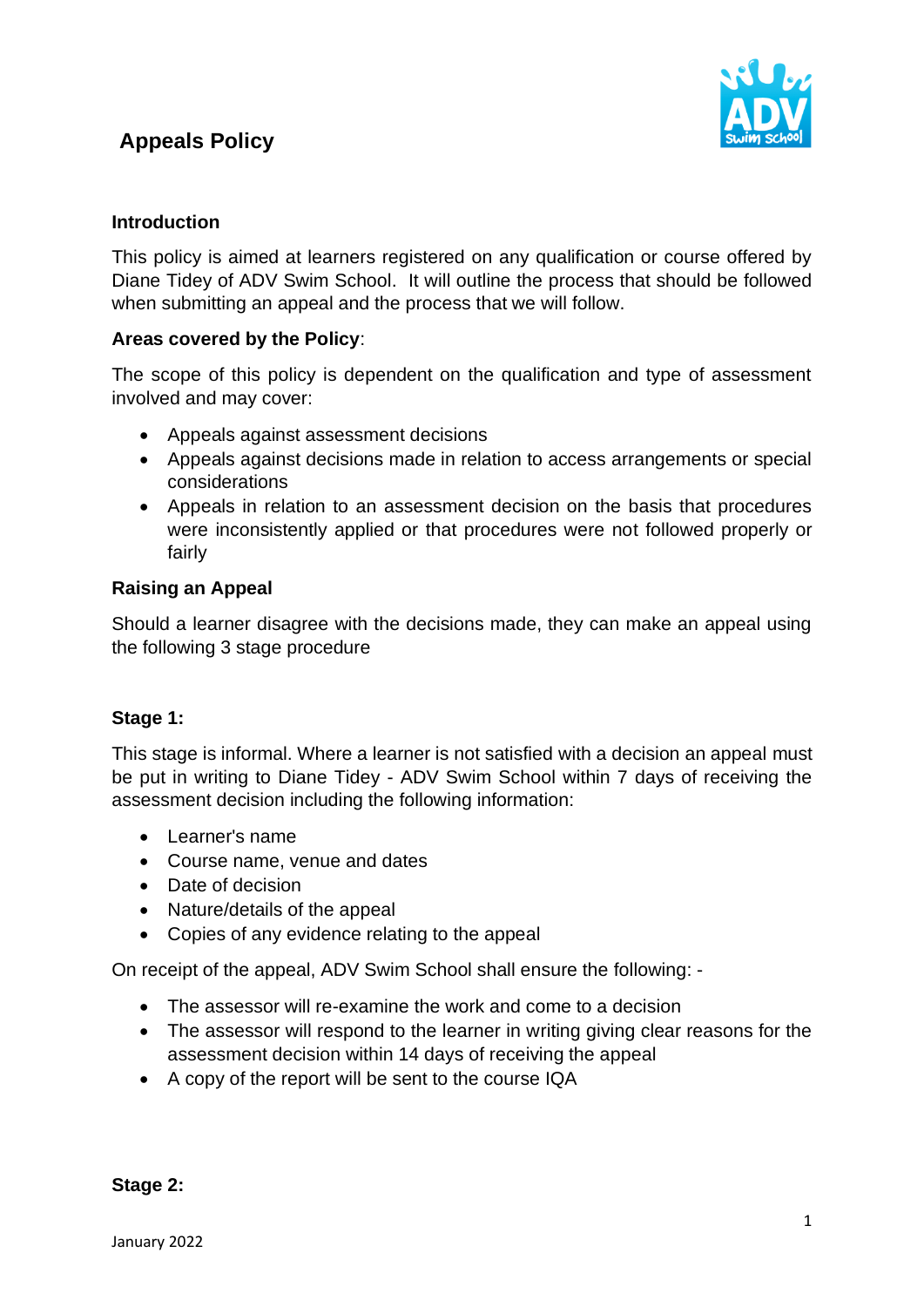

## **Appeals Policy**

This stage is informal. Where a learner is not satisfied with the result of the stage 1 review by the assessor, they must put this in writing to ADV Swim School within 7 days of receiving the review decision. From here:

- The IQA will re-examine the work and other relevant documents taking in to account the learners' comments and assessors reports before coming to a decision
- The IQA will respond to the learner in writing giving clear reasons for the assessment decision within 14 days.
- A copy of the report will be sent to ADV Swim School.

### **Stage 3:**

This is a formal stage where an appeal is referred to an independent person/organisation for review.

Where the learner disagrees with the appeal decision made by the IQA an appeal must be put in writing to ADV Swim School within 7 days of receipt of the Stage 2 review.

- Copies of the learner's course work, other relevant documents and reports from course assessor and internal verifier reviews are to be given the awarding organisation – Safety Training Awards.
- The findings of the independent review will be reported within 20 days with copies sent to the learner, assessor, IQA and ADV Swim School.
- The outcome of this process will be final.
- A fee is payable by the learner for Stage 3 Appeals. The amount will be confirmed on receipt of the Stage 3 Appeal. The fee must be paid before the Stage 3 Appeal can be processed.
- This fee is refundable should the appeal be successful.

### **Procedure to Escalate Appeals**

If a learner remains dissatisfied with their outcome of appeal through the ATC, they may escalate their enquiry to Safety Training Awards within 28 days of the final results being issued.

Contact details are:

Safety Training Awards (STA) Anchor House, Birch Street, Walsall, WS2 8HZ 01922 645097 **Ofqual Escalation Procedures**